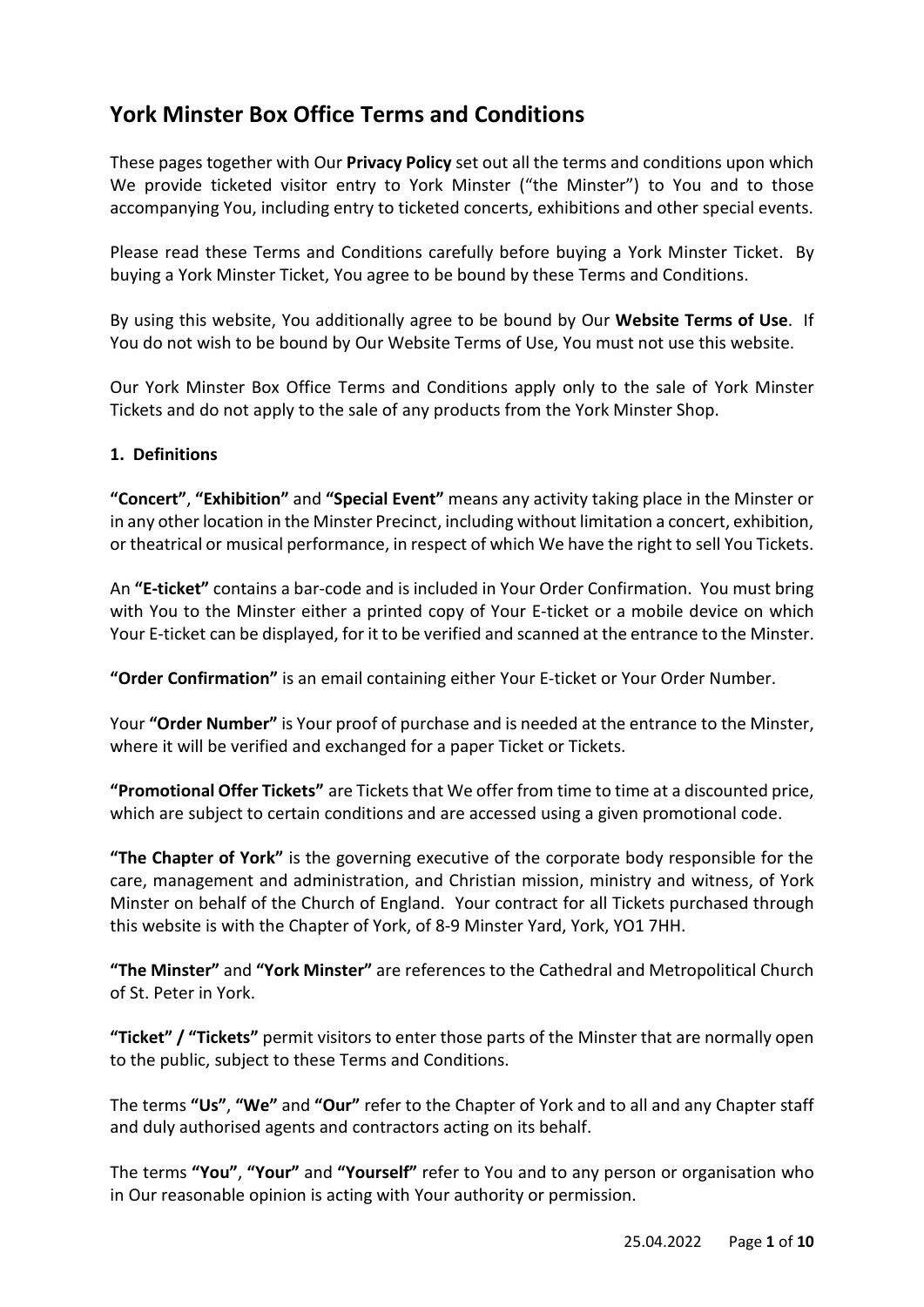# **2. Purchasing Tickets Online**

Please ensure that You select the correct Ticket type(s) and the correct Ticket date(s) prior to checkout. A charge of £10 will be applied every time a Ticket booking is changed. Should You wish to amend a Ticket order, please contact Our telephone booking line on 01904 557200.

Payment must be made in full at the time of buying a Ticket either by credit card or debit card.

You can pay by Visa, MasterCard, Visa Debit/Delta and Visa Electron secured by Worldpay. You undertake that all details that You provide for the purpose of purchasing Tickets are correct and that the credit or debit card You are using is Your own. If there are any changes to the details supplied by You it is Your responsibility to inform Us as soon as possible.

Upon purchase of a Ticket from Our website:

- You will receive an Order Confirmation email containing either Your E-ticket (if You selected that Ticket type) or Your Order Number as Your proof of purchase.
- Please check that You have received an email containing Your E-ticket or Your Order Number. We take no responsibility should You not receive this email due to reasons outside Our control e.g. junk mail settings or spam filtering.
- **Either** a printed copy of Your E-ticket or a mobile device on which it can be displayed must be presented at the entrance to the Minster for it to be verified and scanned;
- **Or** Your Order Number must be presented at the entrance to the Minster, where it will be verified and exchanged for a paper Ticket or Tickets.

It is Your responsibility to check the accuracy of all details on Your email confirmation as soon as You receive it, as it is not always possible to rectify mistakes later. When You receive Your email confirmation, please keep Your Order Number or E-ticket in a safe place as We cannot be held responsible for Your failure to present Your Order Number or E-ticket, or for any misappropriation of it by a third party who makes use of it at the Minster prior to Your arrival.

**Only Tickets purchased directly from Us are valid for entry to the Minster**. Tickets purchased from any unauthorised third party, including online auction sites, are **not valid** for entry.

# **3. Ticket Price**

The price of Tickets may vary from time to time. Our prices are as stated on Our website but are liable to change at any time. When buying a Ticket the total price will be confirmed. We reserve the right to correct any pricing errors even after We have sent you the email confirmation, although We will endeavour to do so as soon as We become aware of the error.

All ticket prices are in UK Pounds Sterling and are subject to VAT at the applicable rate.

From time to time, We may decide at Our absolute discretion to issue Tickets under special promotions ("Promotional Offer Tickets"). All such promotions will be offered subject to availability and subject to any terms and conditions that affect the particular promotion.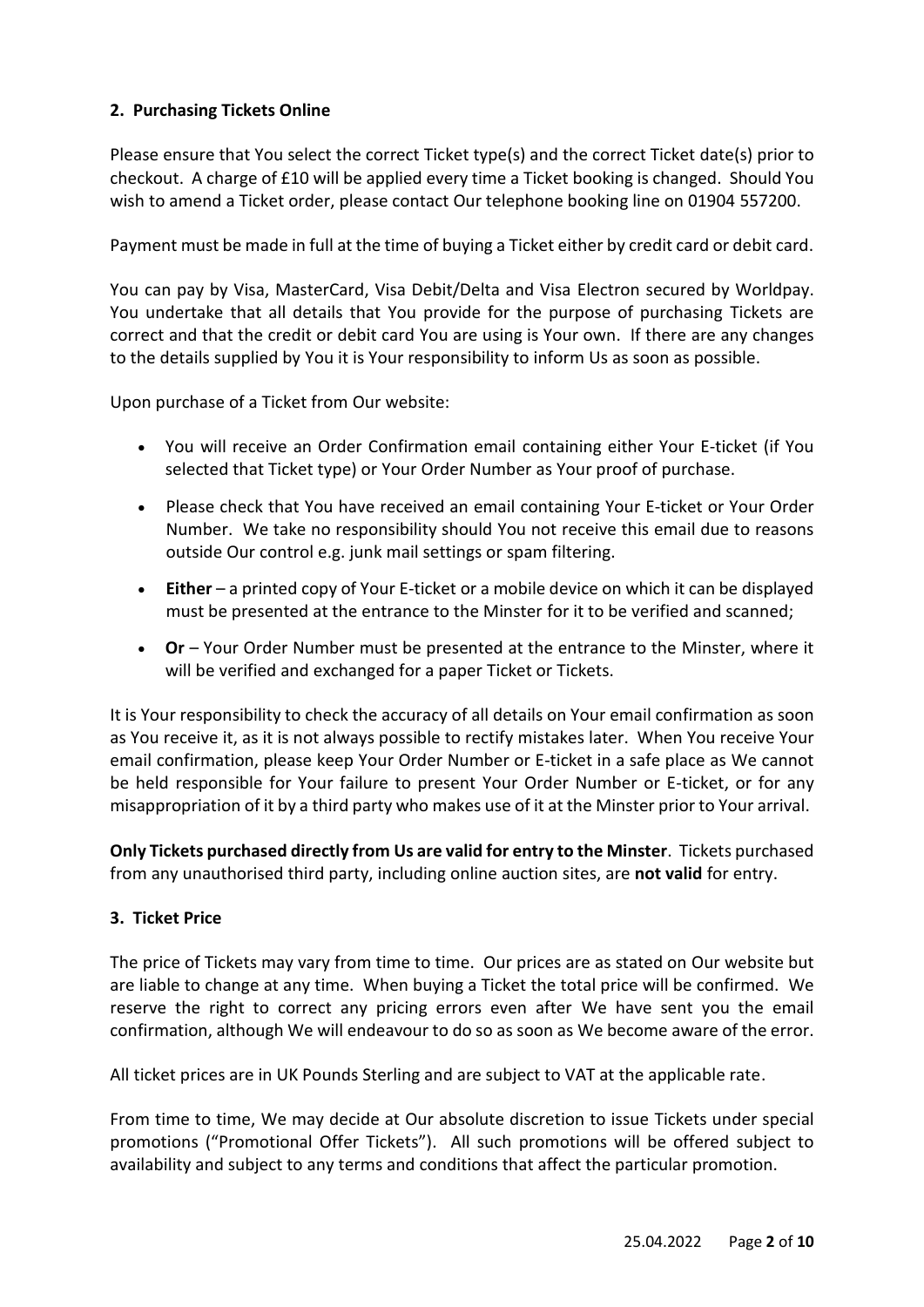# **4. Using Your Ticket**

**Visitor entry Tickets** are valid for 12 months at no extra charge, enabling You to return for further sightseeing visits as many times as You like for a full year. If You are returning to the Minster and wish to re-use a visitor entry Ticket that You purchased during the preceding 12 months, please bring Your Ticket and proof of identity. Where a concession is claimed, proof of identity and concession entitlement (for example of age or student status) may be required.

Visitor entry Tickets are valid for entry to the Minster only during Our normal daily opening times. They are not valid for evening admission or admission to separately ticketed events.

**Tickets sold for evening admission or admission to separately ticketed events and activities**  are valid solely for the event and date and time stated on the Ticket, not for 12 months.

We reserve the right to refuse entry to and/or to close all or parts of the Minster at any time. York Minster is an exceptionally busy working cathedral. Services held in the Minster are of varying duration and may sometimes be arranged at short notice. Sightseeing visitor entry may have to be suspended in parts or the whole of the Minster during certain services.

Tickets are non-refundable, non-transferable and void if altered. Tickets that We reasonably suspect have been transferred or altered will not be honoured unless We, in Our absolute discretion, choose to do so. Tickets must not be re-sold. Re-sale shall render the Ticket(s) in question void. Tickets are non-refundable in the event that admission is refused or We require the ticketholder to leave the Minster for any reason referred to in these Terms and Conditions.

Tickets remain Our property at all times. We reserve the right to require the immediate return of Tickets and to refuse entry to, or to eject from, the Minster any person who fails to comply with these Terms and Conditions.

If You purchase Tickets on behalf of a Group, You agree to be bound by these Terms and Conditions on behalf of every member of the Group and You agree that You will ensure that these Terms and Conditions are complied with by each person in the Group.

Ownership or possession of a Ticket does not confer any rights (express, implied or otherwise) on You or on any third party to use, alter, copy or otherwise deal with any symbol, trademark, logo and/or intellectual property that may appear on or be referred to on the Ticket.

#### **5. Children**

Children aged under 16 must be **accompanied** by a person aged 16 or over at all times whilst in the Minster or in the Minster Precinct or in the immediate vicinity of the Minster. All children aged under 16 must **remain** under the control and supervision of a person aged 16 or over at all times. Chapter staff may ask for proof of age before permitting admission to the Minster.

#### **6. Health and Safety**

Much of the present Minster was built between the late  $11<sup>th</sup>$  and  $15<sup>th</sup>$  centuries. Whilst most of the parts of this ancient cathedral church that are normally open to the public are easily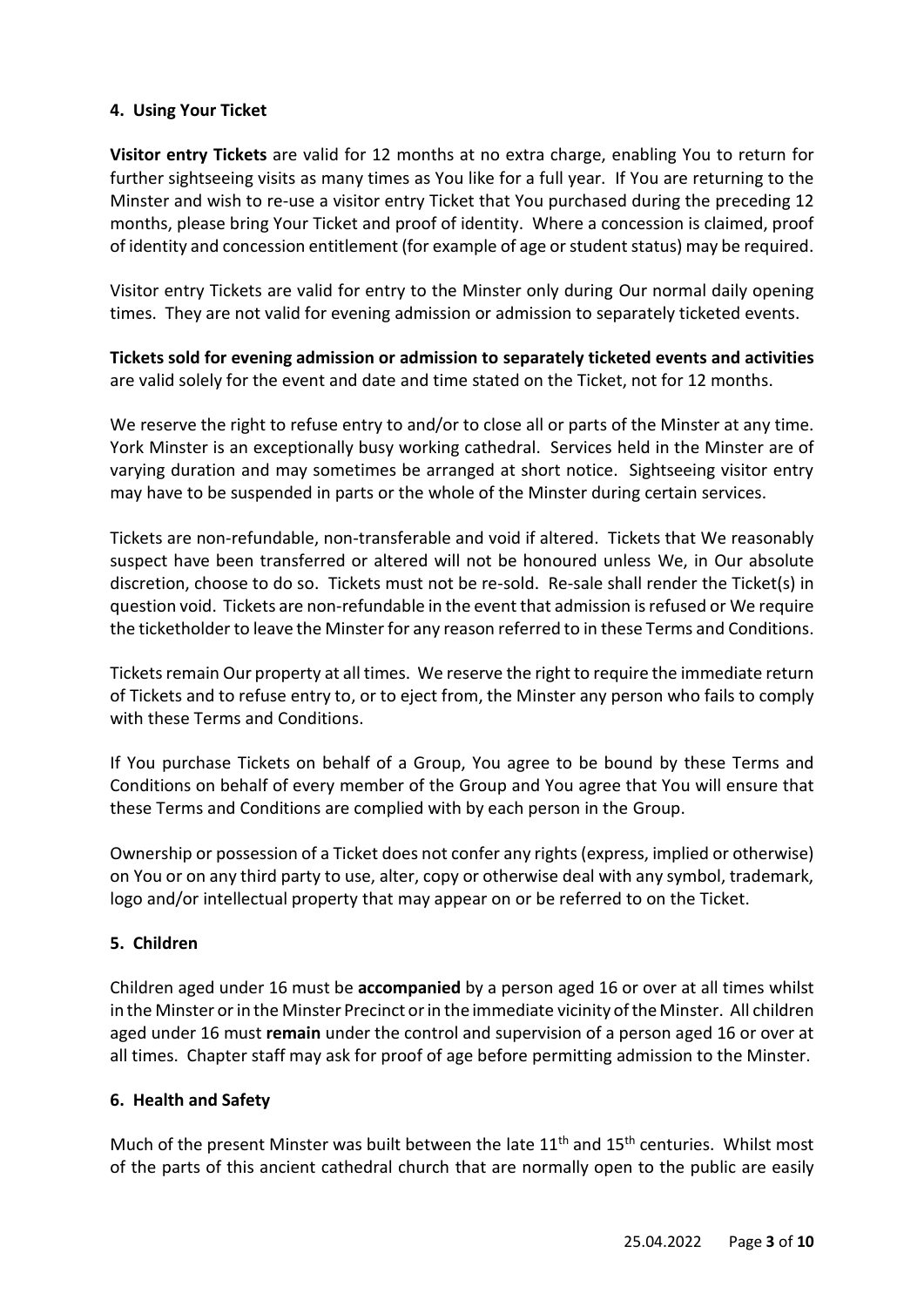accessible for all, the historic stone floor may be unpredictably uneven in places, entry to some parts is via stone steps or access ramps of varying gradients, and lighting levels may vary.

You are required to exercise due care and attention during Your visit and to move around the Minster at all times with proper regard for Your safety. We accept no liability for any personal injury or any damage to property caused by any fall, trip or by any other means except where this is proven to be the direct and foreseeable result of negligence by Us or by Our staff.

# **7. Your Conduct**

Whilst You are visiting the Minster, You must comply with all directions of Our staff, and with all health and safety notices, policies and announcements that are made available to You.

Please respect York Minster as a place of Christian worship by switching Your mobile phone and all personal messaging devices to silent mode and by not making or receiving any calls.

We reserve the right, acting reasonably at all times, to refuse admission to the Minster or to remove from the Minster without any right to any refund any person whose observed or reported behaviour may adversely affect the safety or well-being of others, or the quiet use or enjoyment of the Minster by others as a prayerful place of public worship, private devotion or Christian pilgrimage, or which may damage the structure or any contents of the Minster.

If any visitor in breach of any of these Terms and Conditions is a member of a Group, then all individuals in such Group may also, at the Chapter of York's sole discretion, be denied entry to or be escorted from the Minster without any right to any refund.

No pets or animals may be brought into the Minster except for guide dogs, hearing dogs and registered assistance dogs.

No food or drink may be consumed inside the Minster.

No smoking (including the use of e-cigarettes) is permitted inside the Minster.

No access is permitted to any area of the Minster except those designated for public access.

No use of roller skates, roller blades, roller-shoes, scooters, children's sitting-on wheeled toys, toy weapons or throwing toys is permitted inside the Minster.

#### **8. Security**

We reserve the right to conduct random bag searches upon entry to the Minster. No suitcases or large bags may be brought into the Minster.

We have no facilities for the storage of visitors' personal property. Visitors are responsible for the security of their personal property and must keep it with them at all times. Unattended items will be removed by the Minster Police. We accept no responsibility for any loss or damage howsoever caused to any item of property belonging to any visitor to the Minster.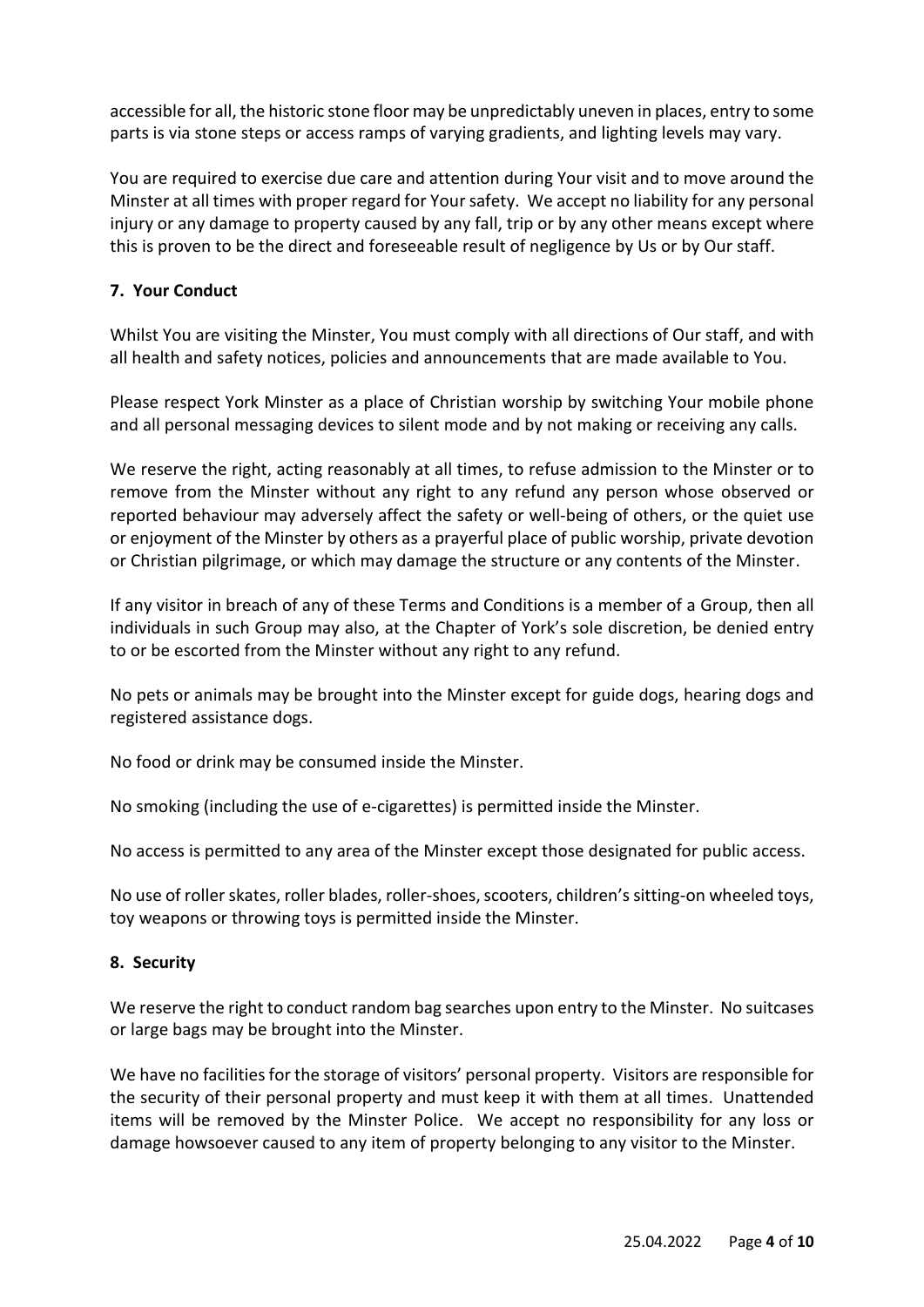You must not bring into the Minster any weapon, firework, smoke bomb, glass bottle or other glass item or any other article which may cause personal injury or damage to property. Any person found to be in possession of any article deemed to be offensive or dangerous will be escorted forthwith from the Minster without any right to any refund and We reserve the right to make such reports of such incidents to such authorities as appear to Us to be appropriate.

## **9. Photography**

Commercial photography is not permitted inside the Minster without the prior written permission of the Chapter of York. This includes the recording of any images and/or sound for commercial purposes and the uploading onto the Internet or any other online publishing of any material created or recorded inside the Minster. All commercial image-use rights in all images that are created inside York Minster remain the property of the Chapter of York.

No photography or audio or video recording is permitted during any Minster service, any act of public worship or private devotion or any ticketed concert, exhibition or other special event.

No photography or video recording is permitted at any time in the Undercroft or the Treasury.

From time to time We or third parties authorised by Us may carry out photography and/or other recording in the Minster and such images and/or recordings may feature visitors. You consent to the use of such images and/or recordings by Us in connection with advertising promoting the Minster (such as on the Minster website, social media sites and pages, partner sites, outdoor advertising and other Minster publications and publicity materials) and for Our internal purposes and, in doing so, You agree that We may edit, modify, publish and make available such images and/or recordings. You acknowledge and agree that You will not receive any compensation if We use such images and/or recordings for the purposes set out above.

If any visitor to the Minster is under 18 years of age and You are the parent or legal guardian of that person, You also consent to the use of their image and/or recordings for the purposes set out above. You acknowledge that the copyright in all such images and/or recordings rests with Us and/or the third parties authorised by Us to create such images and/or recordings and accordingly You grant to Us and/or to any third parties authorised by Us allrights in any images and/or recordings of You and/or Your child. You shall promptly execute such documents and perform such acts as may be required for the purposes of giving full effect to the foregoing.

Unless We have expressly prohibited it, You are permitted to take personal photographs and recordings within the Minster provided that these are solely for Your private use and are not sold or used for any commercial or public purpose. The use of tripods in public areas during normal opening hours is only permitted under the direct supervision of Chapter staff, and the arrangements to ensure this will happen safely must be agreed by Us in advance of Your visit.

By accepting these Terms and Conditions, You acknowledge that We may on demand have access to photographs taken and video and audio recordings made by You whilst inside the Minster and that We may request that specific photographs and/or recordings are deleted if they are deemed to be offensive to or infringe the privacy of other visitors and/or Our staff.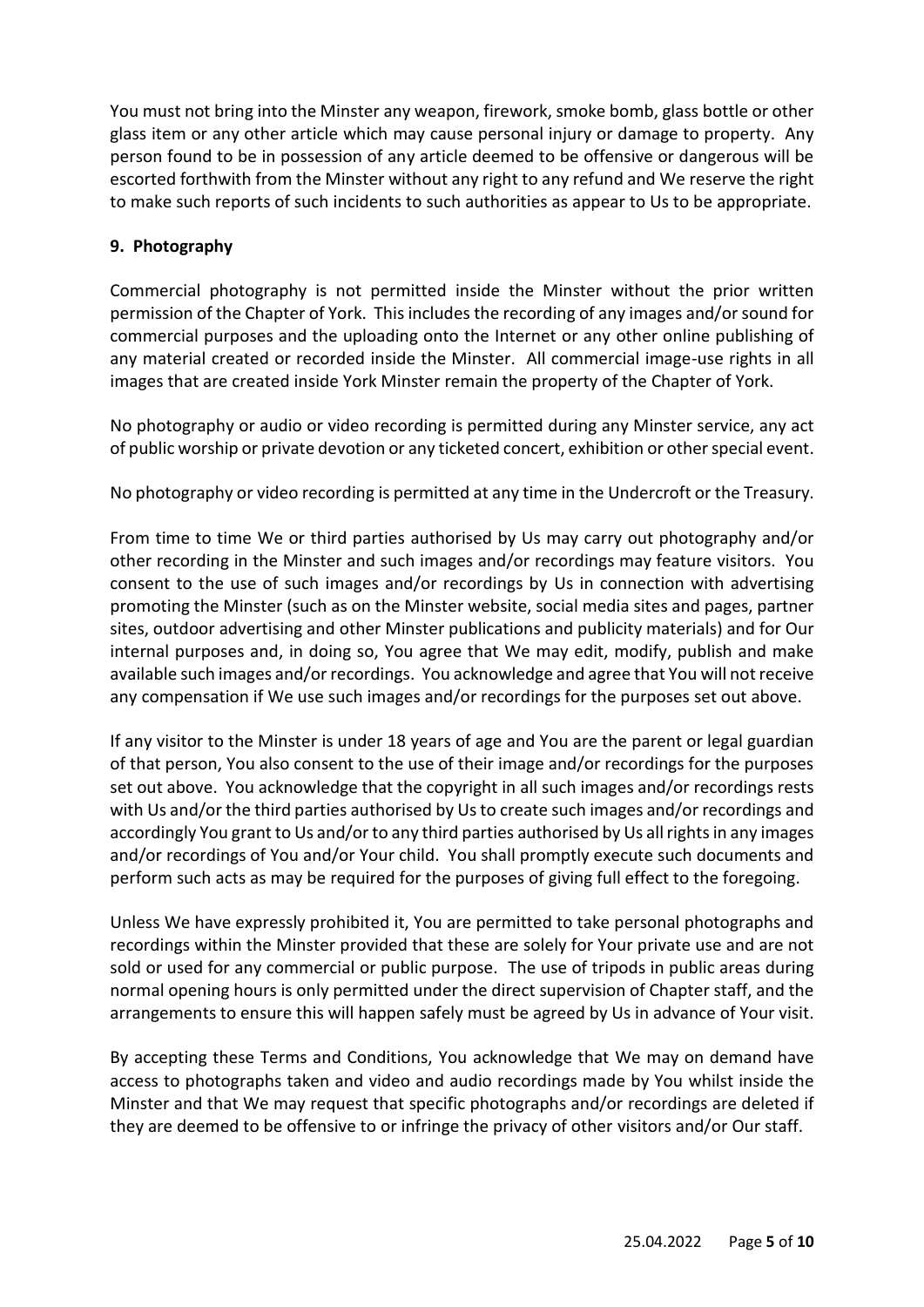By accepting these Terms and Conditions, You agree not to intentionally photograph or create video footage of any individual without that person's prior permission and that You will adhere to all photography and filming restrictions in place from time to time whilst in the Minster.

# **10. Our Liabilities**

Our liability for any losses that You may suffer as a result of Us breaching these Terms and Conditions is strictly limited to the purchase price of the Ticket(s) that You purchased from Us.

We do not exclude or limit in any way Our liability for death or personal injury caused by Our negligence or that of Our employees (if acting within the course of their employment), Our agents or suppliers (if carrying out the work which they were contracted to do for Us), or any matter for which it would be illegal for Us to exclude, or attempt to exclude, Our liability.

We will not be responsible in any circumstances for any losses in the following categories (which list is not exclusive and is cited here for illustration purposes only): loss of income or revenue, loss of business, loss of business opportunity, loss of profits or contracts, loss of data, waste of management or office time, loss of goodwill, disappointment or emotional distress.

All personal arrangements including travel, accommodation or hospitality relating to Your visit to the Minster and all costs associated with the same are arranged entirely at Your own risk.

# **11. Our Commitment to Provide a Service**

You are reminded that from time to time it may be necessary for Us to close all or part of the Minster to sightseeing, sometimes with little or no notice. York Minster is an exceptionally busy working cathedral. Services held in the Minster are of varying duration and sightseeing visitor entry may have to be suspended in parts or the whole of the Minster during certain services. You are welcome to join Us in worship. Entry to all Minster services is free of charge.

The Minster is the subject of ongoing major conservation and repair work, some of which is unplanned and has to be arranged at short notice when emergency repairs are required. This may result in one or more areas of the Minster that are normally open for public access having to be closed to the public, and possibly screened off or clad in scaffolding or similar structures.

Tickets will not be refunded and no compensation will be paid in the event of any such closure.

# **12. Ticketing for Concerts**, **Exhibitions and Special Events ("Ticketed Activities")**

# 12.1 **Changes to Published Programme**

We reserve the right to make alterations to the published programme of Concerts, Exhibitions and Special Events as and when in Our sole discretion We consider this to be appropriate.

# 12.2 **Refunds and Exchanges**

Except where We offer an applicable Ticket exchange or resale facility, Tickets cannot be exchanged or refunded after purchase unless the ticketed activity for which they were purchased is cancelled or rescheduled or where there is a material change to the ticketed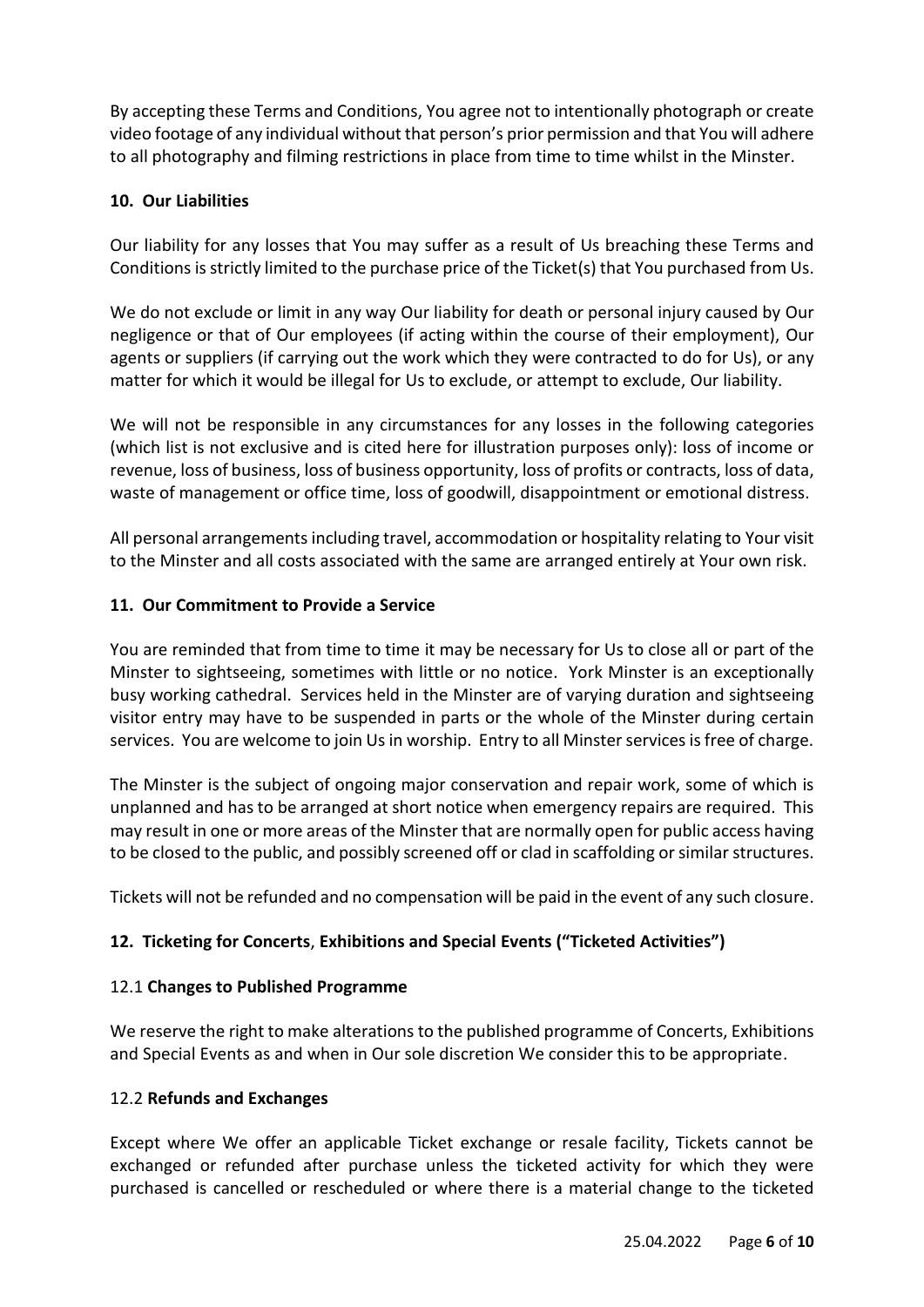activity, as further defined below. Where a ticketed activity is cancelled or rescheduled due to circumstances beyond Our control, or where there is a material change to the ticketed activity, You will be entitled to claim a refund from Us in accordance with this clause 12.2.

A 'material' change is a change which, in Our reasonable opinion, makes the activity materially different to the activity that purchasers of Tickets for it, taken generally, could reasonably expect. The use of understudies in a theatrical or musical event shall not be a material change.

Where an outdoor ticketed activity commences but We are obliged to curtail it because of adverse weather, We shall not be liable to make any refund or pay any compensation.

Where a refund is sought You must bring this to Our attention as soon as possible on becoming aware of such cancellation or material change or, where the ticketed activity has been rescheduled, prior to the rescheduled date. The refund will equal the face value price paid. In order to claim a refund, write to Our Box Office at 8-9 Minster Yard, York, YO1 7HH enclosing Your complete unused Tickets, if received, promptly. Refunds will only be made to the person who purchased the Tickets and, where possible, will be made using the same method as was used to purchase the Tickets except, at Our discretion, where payment was made by cash.

These Terms and Conditions are not intended to and do not affect your statutory rights as a consumer. For further information about your statutory rights, please contact Citizens Advice [\(www.citizensadvice.org.uk\)](http://www.citizensadvice.org.uk/) or the Department for Business Innovation and Skills.

# 12.3 **Liability**

All personal arrangements including travel, accommodation or hospitality relating to any ticketed activity and all costs associated with the same are arranged entirely at Your own risk.

Liability for the cancellation or rescheduling of, or for material changes to, any ticketed activity will be limited to the refund as defined in clause 12.2 above.

#### 12.4 **Cancelled and Rescheduled Activities**

It is Your responsibility to ascertain whether a ticketed activity has been cancelled or rescheduled, and the new date and time assigned to any rescheduled activity. Where a ticketed activity is cancelled or rescheduled, We will use Our reasonable endeavours to notify You using the details You provided Us with when You purchased Your Ticket(s). We do not guarantee that You will be informed of such cancellation before the date of the ticketed activity. It is Your responsibility to inform Us of any change to the postal address, telephone number or email address that You provided Us with when You purchased Your Ticket(s).

# 12.5 **Restrictions on the Purchase of Tickets**

Tickets may be restricted to a maximum number per purchaser. Any such restriction shall be notified to You at the time You purchase Your Tickets. We reserve the right to cancel Tickets purchased in excess of a permitted number without prior notice, unless the purchase of an excess was due to Our error.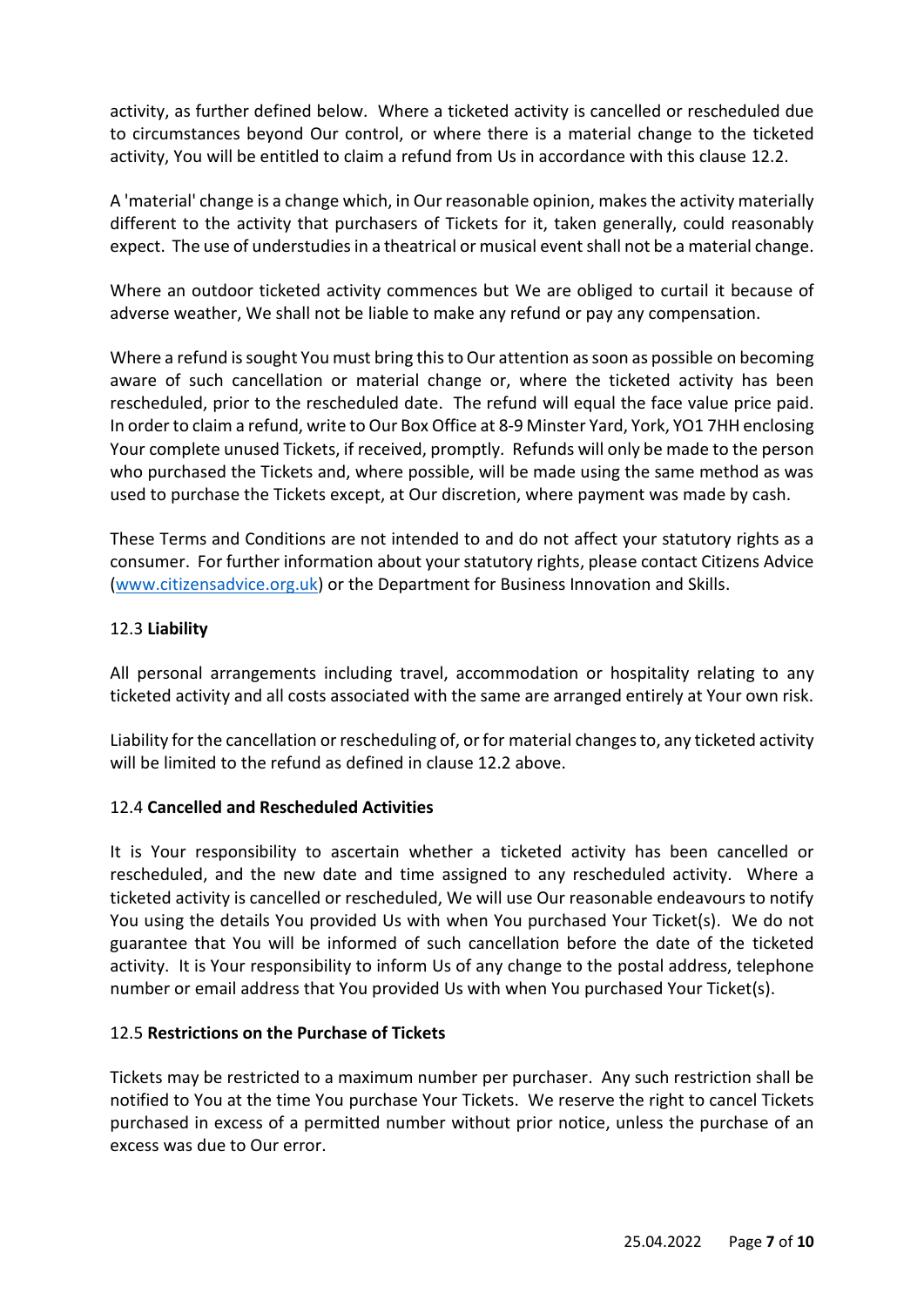Age restrictions may be applied to ticketed activities in Our sole discretion and or to comply with licensing conditions imposed by a competent licensing authority. Any such restrictions shall be notified to You at the time You purchase Your Tickets. We reserve the right to refuse admission, without any right to any refund, to any person seeking entry to a ticketed activity for which an age restriction applies if documented proof of age that We in Our sole discretion consider to be satisfactory is not produced to Our staff at the entrance to the Minster.

# 12.6 **Restrictions and Prohibitions during Activities**

The use of equipment for recording or transmitting (by digital or any other means) any audio, visual or audio-visual material or any information or data during any ticketed activity is strictly forbidden. Unauthorised recordings, films or similar items may be confiscated and destroyed. Any recording made of any ticketed activity in breach of these Terms and Conditions shall belong to Us. We will not be liable for any loss, theft or damage to any such confiscated items.

By attending a ticketed activity, You consent to filming and sound recording of Yourself as a member of the audience, and We may use such films and recordings without payment to You.

You shall not bring to any ticketed activity or display or distribute at the activity (whether free of charge or in return for payment) any sponsorship, promotional or marketing materials.

Mobile telephones and messaging devices must be switched off during the ticketed activity.

Alcohol may only be consumed during a ticketed activity if We provide a designated area that We have set aside and clearly marked for ticketholders to use for that specific purpose.

We will make every effort to admit latecomers to ticketed activities at a suitable point in the activity, which may be during an interval, but late admission cannot be guaranteed.

You may only leave and later return to an activity while it is in progress at Our sole discretion.

You must not obstruct gangways, access-ways, exits, entrances or staircases, or congregate in non-designated areas or seek entry to locations or seats for which You do not hold a Ticket.

# 12.7 **Health and Safety**

If You have requirements or concerns about any special effects which may be featured at a ticketed activity, You must notify Us of such matters when You purchase Your Ticket. Special effects may include, without limitation, sound, audio-visual, pyrotechnic or lighting effects.

# **13. Events Outside Our Control**

Subject to applicable law, We shall have no liability to You if We are prevented from or delayed in performing Our obligations under these Terms and Conditions or under any other contract by acts, events, omissions or accidents beyond Our control, including (but not limited to) strikes, lock-outs or other industrial disputes (whether involving Our employees or those of any other party), failure of a utility service or transport network, act of God, pandemic or other public health emergency, severe adverse weather, war, riot, civil commotion, acts of terrorism, malicious damage, theft of essential equipment, third party injunction, compliance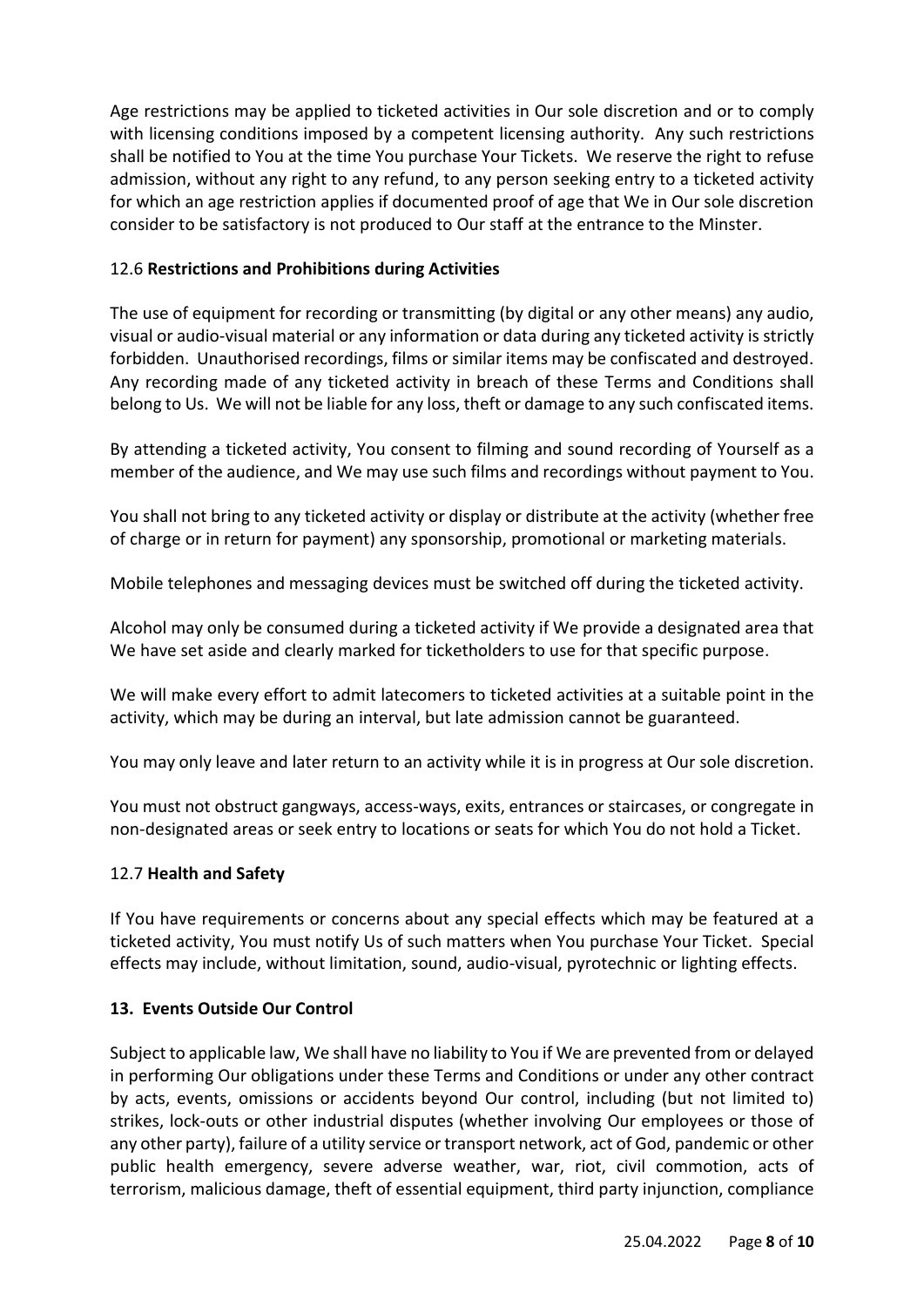with any law, government order, regulation, security directive or instruction issued by any emergency or security service or local authority or statutory regulatory body, breakdown of plant or machinery, fire, explosion, flood, storm or default of suppliers or subcontractors.

## **14. How We Use Your Personal Information**

We only use Your personal information in accordance with Our Privacy Policy. Please take the time to read Our Privacy Policy, as it contains important terms which apply to You.

When You purchase a Ticket on-line, We may use the data that You give us about Yourself to send You other information and updates in addition to Your Ticket. We may also use Your contact details to send You details of promotions that We think may interest You or to invite You to participate in market research. We may also use Your contact details and data about purchases or orders made by You to ensure that you are contacted about any risk of COVID-19 to which You may have been exposed during Your visit to York Minster. To improve Our picture of Your interests We may link the data that You give to Us with any other data that We have gathered about You.

We may provide links on Our website to the websites of other organisations, whether affiliated to Us or not. We cannot and do not give any undertaking that products You purchase from third parties through Our website, or from organisations to whose website We provide a link on Our site, will be of satisfactory quality, and any such warranties are disclaimed by Us absolutely. This disclaimer does not affect Your statutory rights against the third party seller.

### **15. Variation**

We reserve the right to revise and amend these Terms and Conditions from time to time by notifying You or placing updated Terms and Conditions on the website. You will be subject to the Terms and Conditions in force at the time(s) when you purchased Your Ticket(s). You may wish to print a copy of these Terms and Conditions with a date-stamp for future reference.

#### **16. Assignment**

We shall be entitled to assign any of Our rights and obligations under these Terms and Conditions without notice to You provided that Your rights are not adversely affected.

#### **17. No Partnership, Joint Venture or Agency**

Nothing in these Terms and Conditions and no action taken by You or by Us under these Terms and Conditions shall create, or shall be deemed to create, any partnership, joint venture or to establish any relationship of principal and agent or any other relationship between You and Us beyond the relationship created under these Terms and Conditions.

#### **18. Waiver**

If We fail, at any time, to insist upon the strict performance of any of Your obligations under any of these Terms and Conditions, or if We fail to exercise any of the rights or remedies to which We are entitled, this shall not constitute a waiver in whole or in part of any such rights or remedies and this shall not relieve You from compliance with such obligations.